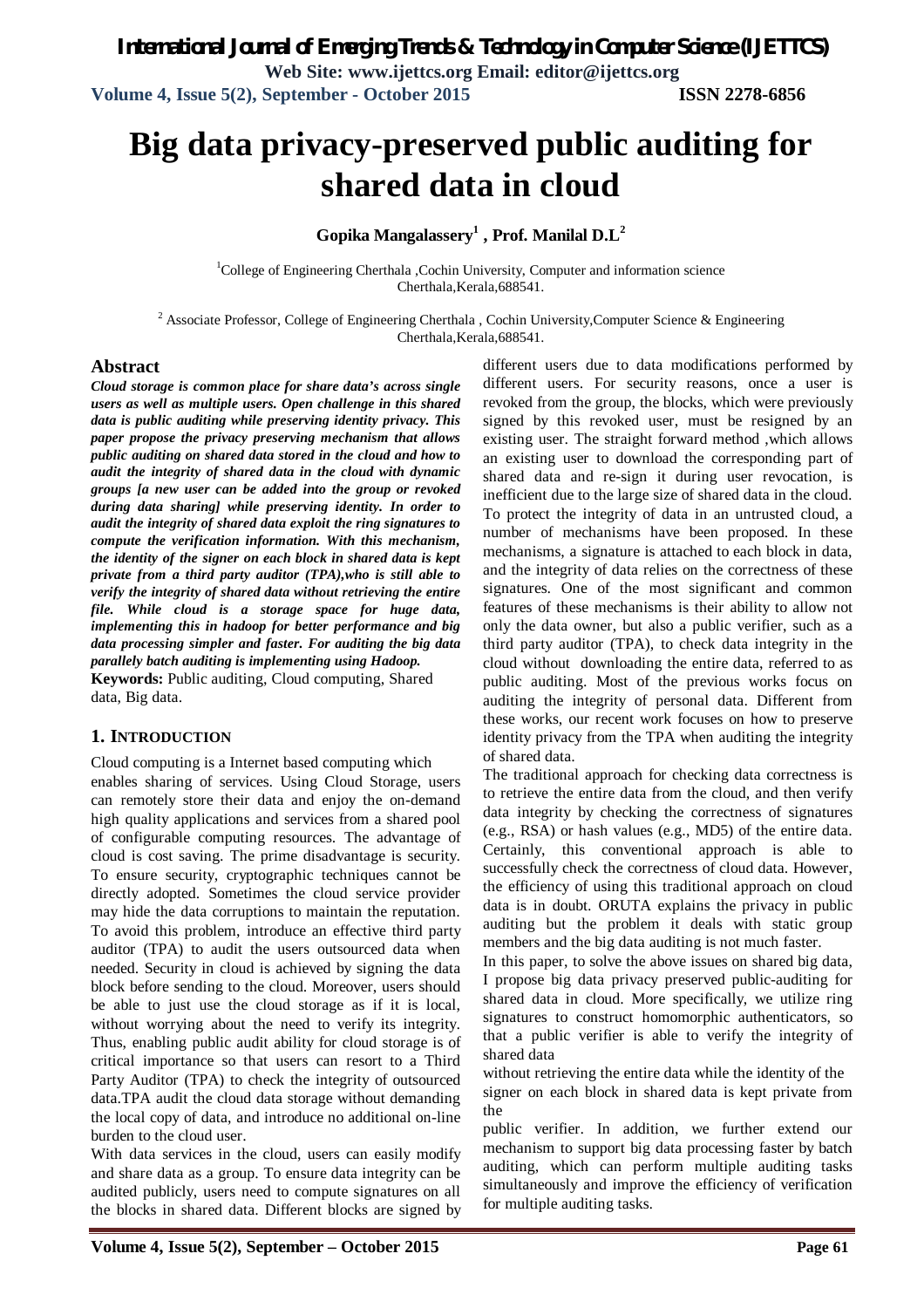## *International Journal of Emerging Trends & Technology in Computer Science (IJETTCS)* **Web Site: www.ijettcs.org Email: editor@ijettcs.org**

**Volume 4, Issue 5(2), September - October 2015 ISSN 2278-6856**

## **2. RELATED WORKS**

Data encryption before outsourcing is the simplest way to protect data privacy and combat unsolicited access in the cloud and beyond. But encryption also makes deploying traditional data utilization services such as plain text keyword search over textual data or query over database is a difficult task. The trivial solution of downloading all the data and decrypting it locally is clearly impractical, due to the huge bandwidth cost resulting from cloud-scale systems.[1]

Fully homomorphic encryption (FHE) has shown the general results of secure computation out sourcing to be viable in theory. But applying this general mechanism to everyday computing tasks is still far from practical due to FHE operations extremely high complexity, which cannot yet be handled in practice.

Anonymity and Traceability: Anonymity guarantees that group members can access the cloud without revealing the real identity. Although anonymity represents an effective protection for user identity.[2]

After registration, user i obtains a private key (xi; Ai; Bi) which will be used for group signature. User revocation is performed via public available revocation list (RL), based on how many group members is connected to the server socket and ensure the confidentiality against the revoked users. [6]

The technique of providing more security by using the

Third Party Auditor (TPA) .The TPA allows the user to know the information about the data stored in the cloud. When anyone tries to modify or steal the data TPA informs the user by verifying the data. The TPA doesn't even allows the CSP to read the data of the user. Here utilize the public key based homomorphic authenticator and uniquely integrate it with random mask technique.TPA can perform multiple auditing tasks simultaneously. [4]

This method use leveraged homomorphic tokens to ensure the correctness of erasure codes-based data distributed on multiple servers. The major contribution of this mechanism is able support dynamic data, identify misbehaved servers. Drawback is leakage of identity privacy to public verifiers. [8]



**Figure 1**: Alice and Bob share a data file in the cloud, and a public verifier audits shared data integrity.

Signing of users is public, so privacy is less [5] .PORs scheme which is also able to check the correctness of data

on an untrusted server. The original file is added with a set of randomly-valued check blocks called sentinels. The verifier challenges the untrusted server by specifying the positions of a collection of sentinels and asking the untrusted server to return the associated sentinel values. Sentinel based POR protocol is amenable to real-world application [9].

## **Drawbacks are:**

- $\triangleright$  Only focus on personal data in the cloud.
- $\triangleright$  Integrity Threats: While privacy of user is preserved, it's not considering dynamic number of users. And also about the running time of Big data's.

## **3.SCOPE OF THE PROJECT**

This will lead to a high secured auditing process, which can be used in highly confidential soft wares like bank auditing process etc. Batch auditing process will be efficient and faster.

## **3.1 Problem Statement**

**Identify the method of supporting dynamic users and implement batch auditing using hadoop to improve the efficiency"**

## **4.PROPOSED SYSTEM**

A. Users

1. Each registration of users lead to an entry to current list. Which supports dynamic users (Algorithm 1) 2. During uploading file it will splits into equal sized blocks of data. Which helps public verifier to audit shared data integrity without retrieving the entire data (Algorithm 2)

3. Generate Ring signature for each users for signing. Which cannot distinguish who is the signer on each block.



**figure 2 :** Architecture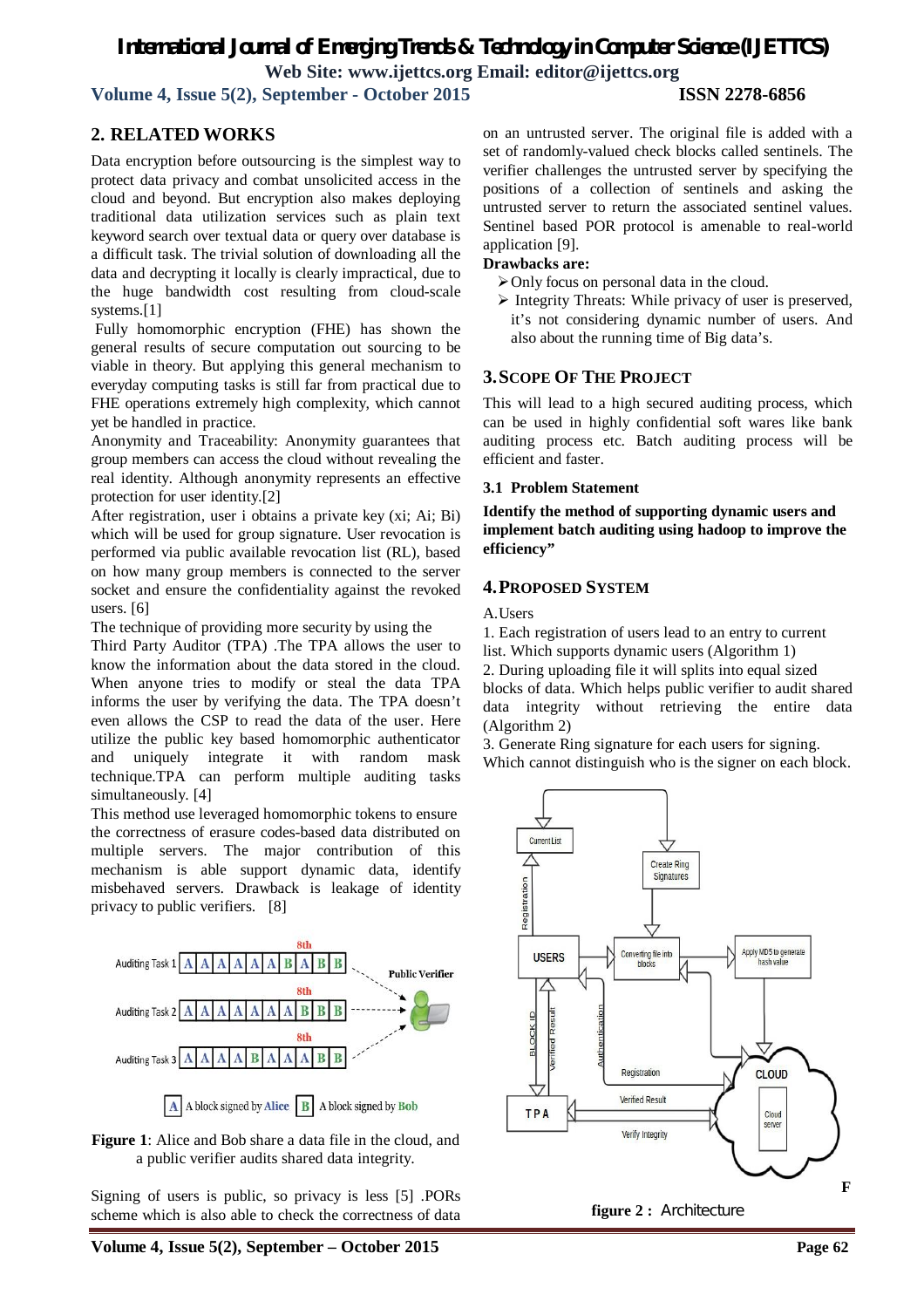## *International Journal of Emerging Trends & Technology in Computer Science (IJETTCS)*

**Web Site: www.ijettcs.org Email: editor@ijettcs.org** 

**Volume 4, Issue 5(2), September - October 2015 ISSN 2278-6856**

Structure of ring signature contains private key of the signer and public key of other users in that group, which is visible as a hex code (Using ECDH).

## **Algorithm 1: User registration**

1: for each user 1, 2....n do

- 2: Add user to current list;
- 3: compute ring signature;
- 4: end for
- 5: while current list not empty do
- 6: for each user deleted do
- 7: recompute the ring signatures;
- 8: end for

9: end while

10: Stop

4. Apply MD5 algorithm in each block for finding hash value. For verifying integrity of data (Using MD5).

5. Upload file to cloud for sharing it with group.

6. Send a request to TPA for verifying integrity by passing ring signature and block id.

## **Algorithm 2: File Upload**

1: Upload file of any size

2: Divide the size of the file by 5 and store the resultant value in variable int splitSize

3: splitCount=0;

4: while (splitCount<5) do

5: Read the file till the splitSize value;

6: Write the partially read file to the destination path;

7: splitCount=splitCount+1;

8: end while

9: Stop

B.TPA

7. Invoke verification algorithm (MD5) on randomly

selected blocks of data.

8. TPA has the role of auditing the integrity of files that are shared within a group. The client will request the TPA on which file and block to check. The TPA will request the cloud server for that block and will download that block. After download, the hash function will be applied on that block. If the newly computed hash value and the hash value in the cloud server are the same, it indicates that the file has not been modified (corrupted) and will reply to the client that the block is safe. If the values do not match, it indicates modification (corruption) and the TPA will reply to the client that the block is modified and to re-upload the file.

C.Cloud Server

9. In cloud a database is integrated to store files uploaded which is shared to other users.

10. For simulating the corruption in data, modification can be done.

D.Batch Auditing

Here in this module the batch auditing for multi-client data

is explained. And broaden our method to allow for provable

data updates and verification in a multi-client system. The ring signature method allows the creation of signatures on arbitrary distinguishable messages. Furthermore, it supports

the aggregation of multiple signatures by distinct signers on distinct messages and it greatly reduces the communication cost while giving efficient verification for the authenticity of

all datas.

11. Parallely comparing MD5 value by TPA in the case of Big datas using the technique hadoop .In hadoop mainly three classes are there. Give inputs to Mapper class split into different jobs with a key value and given to reducer class to verify (comparing hash value).Then the partitioner class return the output.

## **5.RESULT**

In this work, I have presented a big data privacy-preserved public auditing for shared data in cloud. I have considered the processing speed of big data. It is important to consider the time taken to verify big datas. So by using batch auditing it is done successfully. And also support dynamic users. There by efficiency of system improved.

## **6.CONCLUSION**

This system is dealing with public auditing of shared data in cloud. Utilize ring signatures, so that a public verifier is able to audit shared data integrity without retrieving the entire data, yet it cannot distinguish who is the signer on each block. And also supports dynamic group of users while preserving privacy. To improve the efficiency of Big data auditing process by implementing batch auditing as a multiple auditing tasks.

## **References**

- [1] K. Ren, C. Wang, and Q. Wang, Security Challenges for the Public Cloud, IEEE Internet Computing, vol. 16, no. 1, pp. 69-73, 2012.
- [2] Secure Multi-Owner Data Sharing for Dynamic Groups in the Cloud Xuefeng Liu, Yuqing Zhang, Member, IEEE, Boyang Wang, and Jingo Yan.
- [3] Proxy Re-Signatures: New Definitions, Algorithms, and Applications Cloud.
- [4] G. Ateniese, R. Burns, R. Curtmola, J.Herring, L. Kissner, Z. Peterson, and D.Song, Provable Data Possession at Untrusted Stores, Proc. 14<sup>th</sup> ACM Conf.Computer and Comm.Security (CCS 07),pp. 598-610, 2007.
- [5] C. Wang, Q. Wang, K. Ren, and W. Lou, Ensuring Data Storage Security in Cloud Computing, Proc. 17th Intl Workshop Quality of Service (IWQoS09), pp. 1-9, 2009.
- [6] Juels and B.S. Kaliski, PORs: Proofs of Retrievability for Large Files, Proc. 14th ACM Conf. Computer and Comm. Security (CCS07),pp. 584-597, 2007.
- [7] B. Wang, B. Li, and H. Li, Oruta: Privacy-Preserving Public Auditing for Shared Data in the Cloud, Proc. IEEE Fifth Intl Conf.Cloud Computing.
- [8] M. Armbrust, A. Fox, R. Griffith, A. D.Joseph, R. H.Katz, A. Konwinski, G. Lee, D. A. Patterson, A. Rabkin, I. Stoica, and M. Zaharia, "A View of Cloud